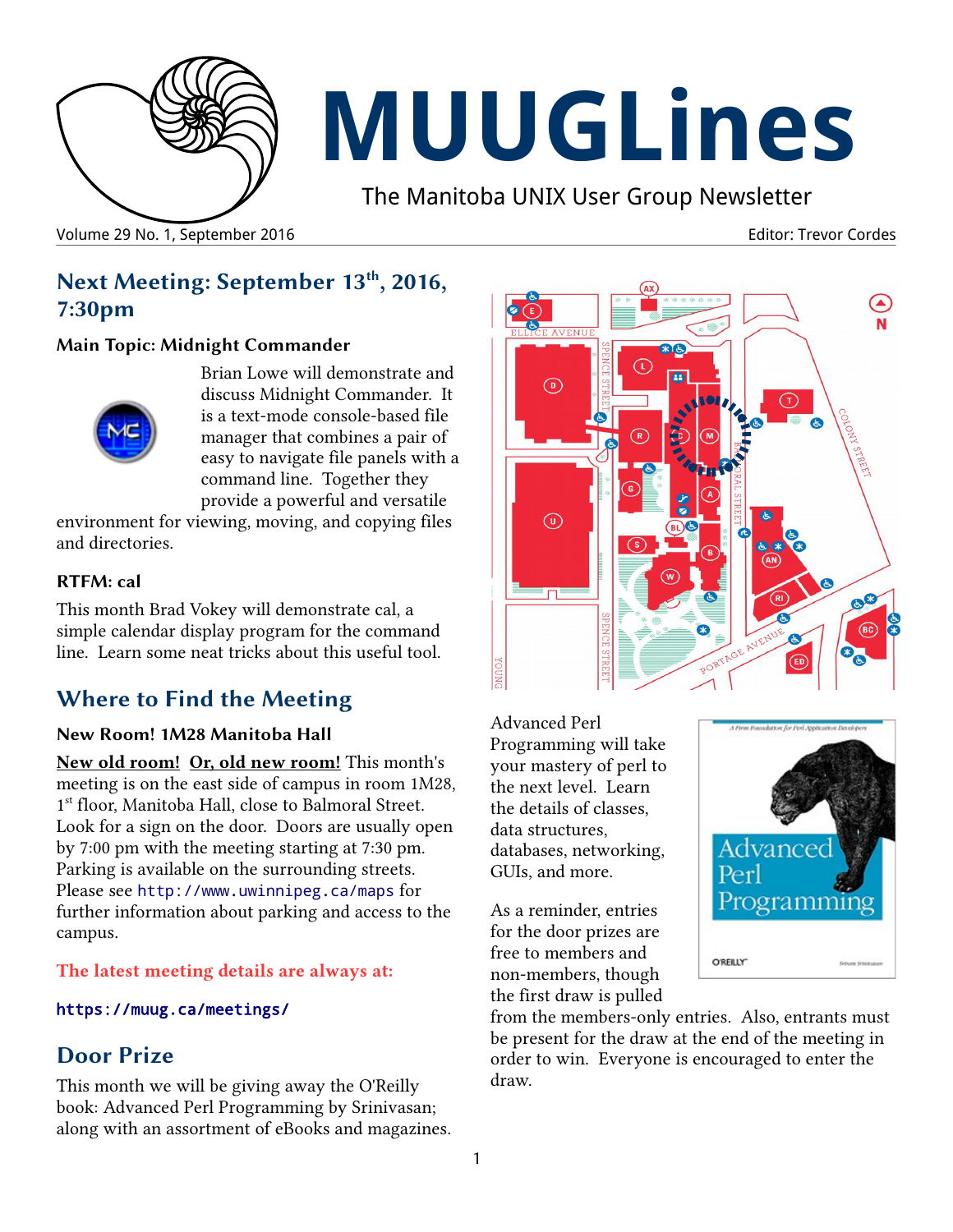## **EFF Calls Out Microsoft**

Don't we have it so nice with \*NIX, in terms of privacy and control? EFF has recently lambasted Microsoft regarding Windows 10 and its horrible abuses of privacy. Windows 10 brings iOS-style user tracking to the Windows platform. EFF says it tracks:

*"location data, text input, voice input, touch input and web pages visited, along with telemetry data regarding general use of the computer, including programs run and for how long."*

They also railed at MS for the underhanded tactics used to trick users into upgrading. No, it wasn't just you. Now might be a good time to ditch MS and go all Linux (or BSD, or...)!

#### http://tinyurl.com/zvwqw8o

## **Supercomputers, ECC & Cosmic Rays: Trouble On The Horizon**

An article in IEEE Spectrum Magazine discusses the continuing problem of cosmic rays and radioactive solder affecting the resiliency of computers and supercomputers. In short, the problem is only getting worse as the industry pushes towards the exascale. ECC can help in a major way, but is not a panacea at the large computer level. Still, the article goes to show how valuable ECC can be for even the layman with his one home computer.

Particularly poignant and humorous is the anecdote about the attempt to make a supercomputer out of 1,100 PowerMac G5's. Lacking ECC, they found that the gestalt would rarely ever boot before crashing because cosmic rays were taking down at least one of the 1,100 during that short time period.

Moral of the story, ECC everything! Or, better yet, chipkill!

#### <http://tinyurl.com/jj7fpck>

## **CVE Vulnerabilities By Date**

CVE has a little-known web page that details the CVE counts by year. Of particular interest is the histogram in the lower part of the page. Between 2010 and 2013 vulnerability counts experienced a

lull, but 2014 experienced a record high followed by a near second-most high in 2015, with 2016 on track to be similar to 2015.

#### [http://www.cvedetails.com/browse-by](http://www.cvedetails.com/browse-by-date.php)[date.php](http://www.cvedetails.com/browse-by-date.php)

## **World Storage Factoid**

*from Wikipedia*

*The world's technological capacity to store information grew from 2.6 ("optimally compressed") exabytes in 1986 to 15.8 in 1993, over 54.5 in 2000, and to 295 (optimally compressed) exabytes in 2007. This is equivalent to less than one CD (650 MB) per person in 1986 (539 MB per person), roughly four in 1993, 12 in 2000, and almost 61 in 2007. Piling up the imagined 404 billion CDs from 2007 would create a stack from the earth to the moon and a quarter of this distance beyond (with 1.2 mm thickness per CD).*

## **Find Those Empty Dirs!**

Here's a useful tidbit you can use to find empty directories in your system that you can then rmdir. This example runs in the current directory, but you can run it on any directory by replacing the dot near the beginning with a directory path.

It is advisable to rmdir empty directories only in "user", not "system", directories because package managers often create, and programs require, a few empty directories.

```
find . -xdev -type d -empty -ls \setminus| sort -k 11,11
```
## **Linux RAID-5 & RAID-6 Unchecked**

Did you know that the Linux md RAID subsystem does not read the parity chunks during data reads (when in non-degraded mode)? It reads the minimum number of chunks required to determine the data written, and no more. This is likely for performance reasons, requiring fewer actual disk seeks and reads to achieve the same result. But is it the same?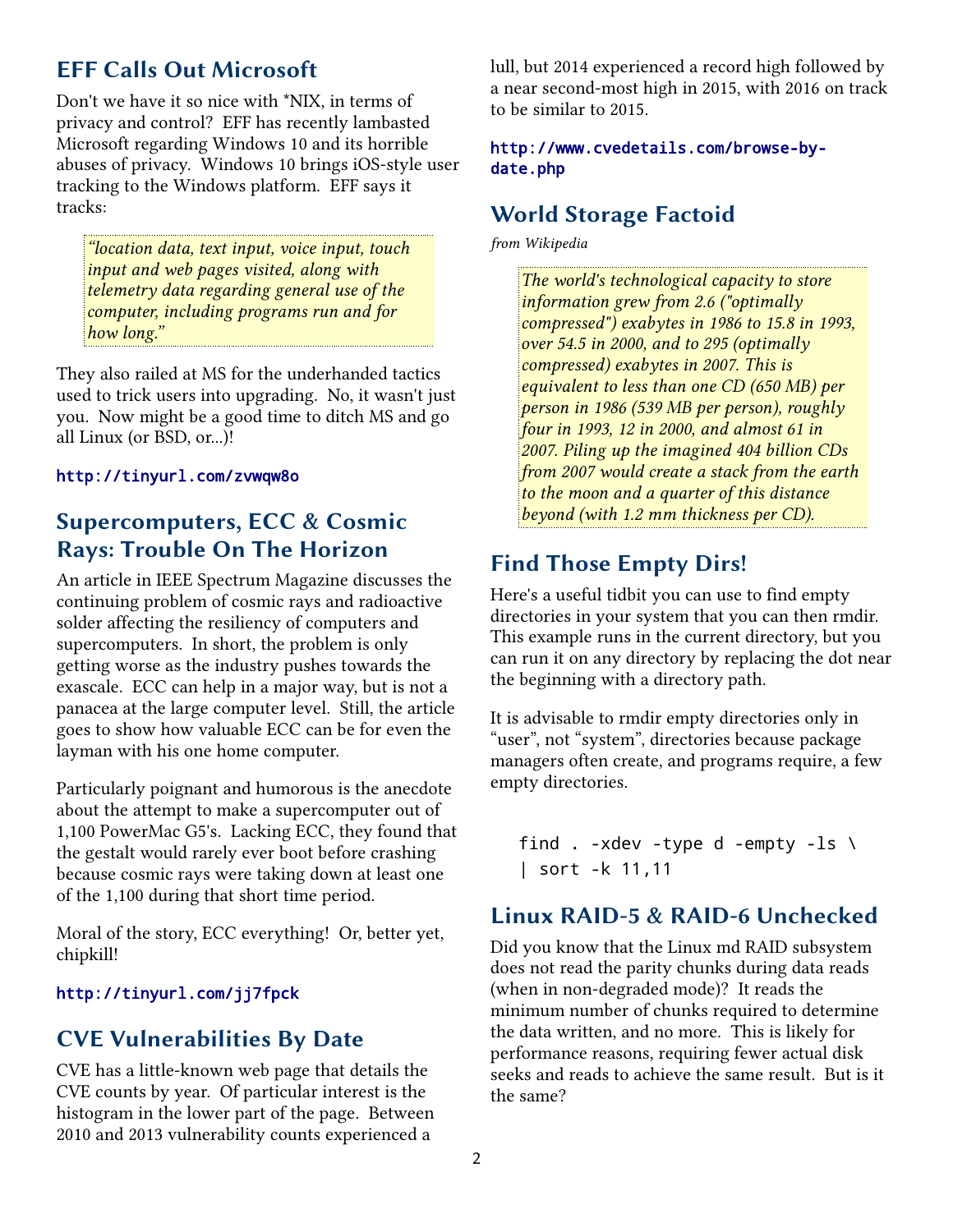Silent, undetected disk read errors could cause incorrect data to be returned to the OS and a running process. If the additional parity chunks in the higher RAID modes were read at the same time, the system could recalculate the entire stripe and detect, and correct, such errors.

So why doesn't the md subsystem do this, perhaps as an option? Well, this issue has been discussed on the Linux RAID mailing list with the top md developers. But nothing seems to have come from it yet.

Somewhat related, ZFS appears to have a solution that provides for these extra data integrity checks, so perhaps it would make a good possible choice for those requiring the utmost data integrity.

# **Linus Rants On Comments**

Linus Torvalds, in his usual controversial and blunt style, chimes in recently on commenting style etiquette in the kernel source code (censored):

*Can we please get rid of the brain-damaged stupid networking comment syntax style, PLEASE?*

*If the networking people cannot handle the pure awesomeness that is a balanced and symmetric traditional multi-line C style comments, then instead of the disgusting unbalanced crap that you guys use now, please just go all the way to the C++ mode..*

*[...]*

*But no, the networking code picked \*none\* of the above sane formats. Instead, it picked these two models that are just half-a\*\*\*\*d \*\*\*\*-for-brains:*

*(no) /\* This is disgusting drug-induced \* c\*\*\*, and should die \*/*

*[…]*

*I'm not even going to start talking about the people who prefer to "box in" their comments, and line up both ends and have fancy boxes of stars around the whole thing. I'm sure that* 

*looks really nice if you are out of your mind on LSD, and have nothing better to do than to worry about the right alignment of the asterisks.*

## http://tinyurl.com/jfk8gu7



## **Fedora 24 Released!**

June 21 saw the release of Fedora 24. Not too much has changed other than the usual incremental upstream updates. It seems like more of a reason to stick to the 6-month-ish schedule, and force Fedora 22 users to suffer through a forced upgrade.

#### http://tinyurl.com/z6mjzks



# **OpenBSD 6.0 Is Out!**

*Version 6.0 of the free operating system OpenBSD has just been released. This release features much improved hardware and armv7 support, a new tool called proot for building software ports in an isolated chroot environment, W^X that is now strictly enforced by default, and removal of official support for Linux emulation, usermount, and systrace.*

## http://tinyurl.com/j5msnoz

# **Creative Commons License**

**CC**  $\odot$  **Except where otherwise noted, all** BY SA content in this newsletter is licensed under a Creative Commons "Attribution-ShareAlike 2.5 Canada" License.

[http://creativecommons.org/licenses/by-sa/2.5/ca/deed.en\\_CA](http://creativecommons.org/licenses/by-sa/2.5/ca/deed.en_CA)